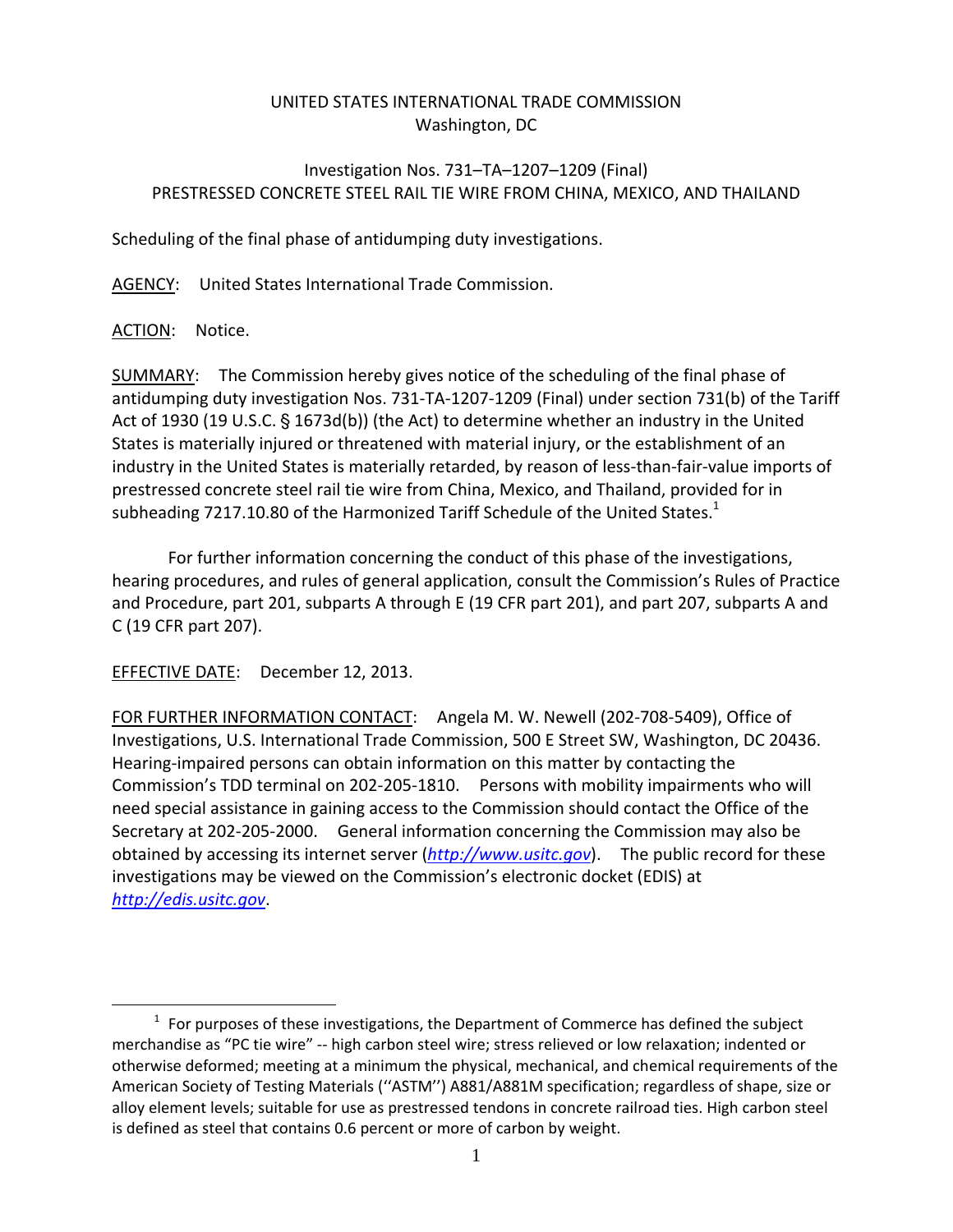## SUPPLEMENTARY INFORMATION:

 $\overline{a}$ 

Background.‐‐The final phase of these investigations is being scheduled as a result of affirmative preliminary determinations by the Department of Commerce that prestressed concrete steel rail tie wire from China and Mexico are being sold in the United States at less than fair value within the meaning of section 733 of the Act  $(19 \text{ U.S.C.} \text{S } 1673b)$ . The investigations were requested in a petition filed on April 23, 2013, by Davis Wire Corp. of Kent, Washington and Insteel Wire Product Co. of Mount Airy, North Carolina.

Although the Department of Commerce has preliminarily determined that imports of prestressed concrete steel rail tie wire from Thailand are not being and are not likely to be sold in the United States at less than fair value, for purposes of efficiency the Commission hereby waives rule 207.21(b)<sup>2</sup> so that the final phase of the investigation may proceed concurrently in the event that Commerce makes a final affirmative determination with respect to such imports.

Participation in the investigations and public service list.--Persons, including industrial users of the subject merchandise and, if the merchandise is sold at the retail level, representative consumer organizations, wishing to participate in the final phase of these investigations as parties must file an entry of appearance with the Secretary to the Commission, as provided in section 201.11 of the Commission's rules, no later than 21 days prior to the hearing date specified in this notice. A party that filed a notice of appearance during the preliminary phase of the investigations need not file an additional notice of appearance during this final phase. The Secretary will maintain a public service list containing the names and addresses of all persons, or their representatives, who are parties to the investigations.

Limited disclosure of business proprietary information (BPI) under an administrative protective order (APO) and BPI service list.‐‐Pursuant to section 207.7(a) of the Commission's rules, the Secretary will make BPI gathered in the final phase of these investigations available to authorized applicants under the APO issued in the investigations, provided that the application is made no later than 21 days prior to the hearing date specified in this notice. Authorized applicants must represent interested parties, as defined by 19 U.S.C. § 1677(9), who are parties to the investigations. A party granted access to BPI in the preliminary phase of the investigations need not reapply for such access. A separate service list will be maintained by the Secretary for those parties authorized to receive BPI under the APO.

Staff report.‐‐The prehearing staff report in the final phase of these investigations will be placed in the nonpublic record on April 16, 2014, and a public version will be issued thereafter, pursuant to section 207.22 of the Commission's rules.

Hearing.‐‐The Commission will hold a hearing in connection with the final phase of these investigations beginning at 9:30 a.m. on May 6, 2014, at the U.S. International Trade

 $2$  Section 207.21(b) of the Commission's rules provides that, where the Department of Commerce has issued a negative preliminary determination, the Commission will publish a Final Phase Notice of Scheduling upon receipt of an affirmative final determination from Commerce.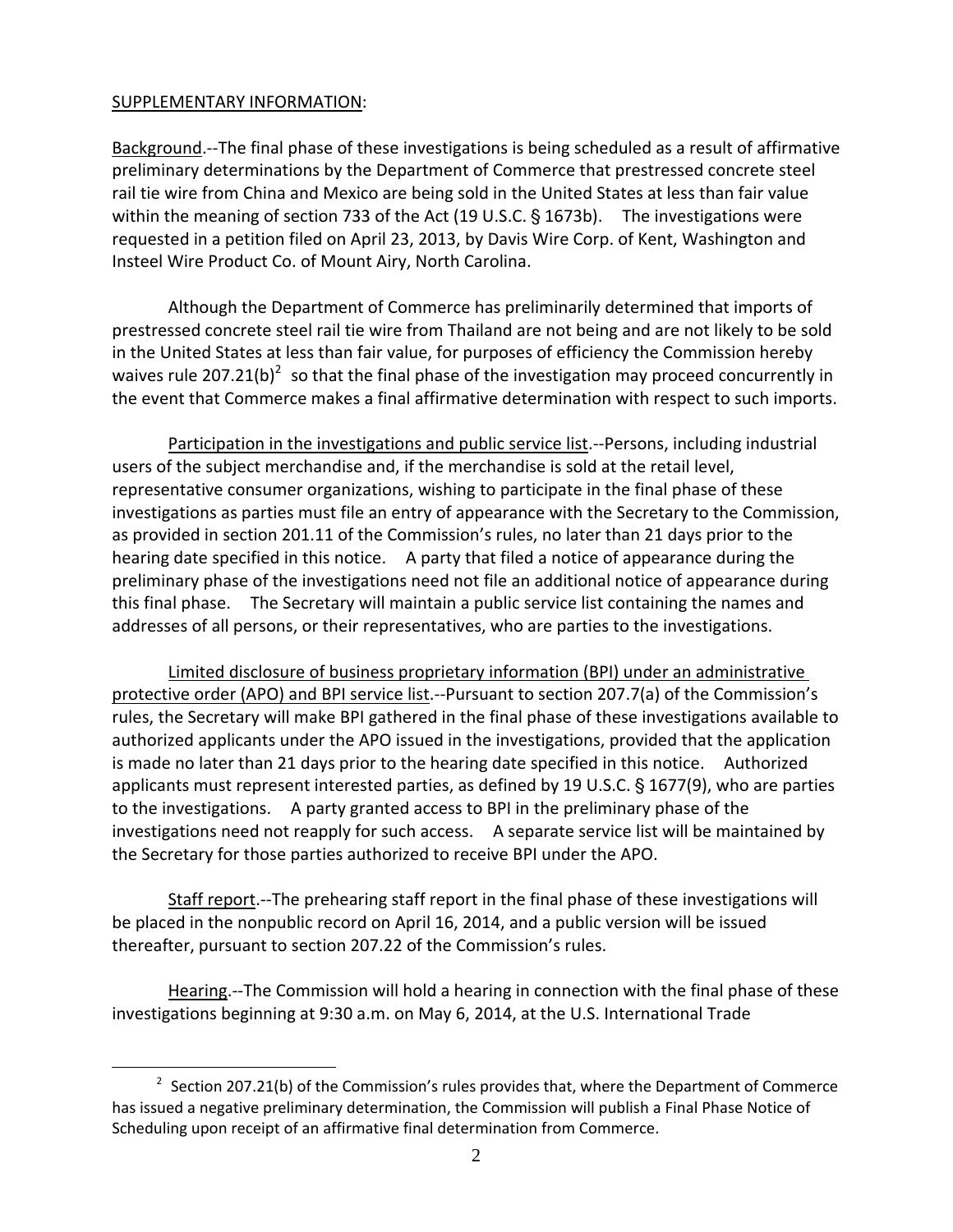Commission Building. Requests to appear at the hearing should be filed in writing with the Secretary to the Commission on or before April 29, 2014. A nonparty who has testimony that may aid the Commission's deliberations may request permission to present a short statement at the hearing. All parties and nonparties desiring to appear at the hearing and make oral presentations should attend a prehearing conference to be held at 9:30 a.m. on May 2, 2014, at the U.S. International Trade Commission Building. Oral testimony and written materials to be submitted at the public hearing are governed by sections 201.6(b)(2), 201.13(f), and 207.24 of the Commission's rules. Parties must submit any request to present a portion of their hearing testimony in camera no later than 7 business days prior to the date of the hearing.

Written submissions.‐‐Each party who is an interested party shall submit a prehearing brief to the Commission. Prehearing briefs must conform with the provisions of section 207.23 of the Commission's rules; the deadline for filing is April 29, 2014. Parties may also file written testimony in connection with their presentation at the hearing, as provided in section 207.24 of the Commission's rules, and posthearing briefs, which must conform with the provisions of section 207.25 of the Commission's rules. The deadline for filing posthearing briefs is May 13, 2014. In addition, any person who has not entered an appearance as a party to the investigations may submit a written statement of information pertinent to the subject of the investigations, including statements of support or opposition to the petition, on or before May 13, 2014. On May 28, 2014, the Commission will make available to parties all information on which they have not had an opportunity to comment. Parties may submit final comments on this information on or before May 30, 2014, but such final comments must not contain new factual information and must otherwise comply with section 207.30 of the Commission's rules. All written submissions must conform with the provisions of section 201.8 of the Commission's rules; any submissions that contain BPI must also conform with the requirements of sections 201.6, 207.3, and 207.7 of the Commission's rules. The Commission's *Handbook on E‐Filing*, available on the Commission's website at http://edis.usitc.gov, elaborates upon the Commission's rules with respect to electronic filing.

Additional written submissions to the Commission, including requests pursuant to section 201.12 of the Commission's rules, shall not be accepted unless good cause is shown for accepting such submissions, or unless the submission is pursuant to a specific request by a Commissioner or Commission staff.

In accordance with sections 201.16(c) and 207.3 of the Commission's rules, each document filed by a party to the investigations must be served on all other parties to the investigations (as identified by either the public or BPI service list), and a certificate of service must be timely filed. The Secretary will not accept a document for filing without a certificate of service.